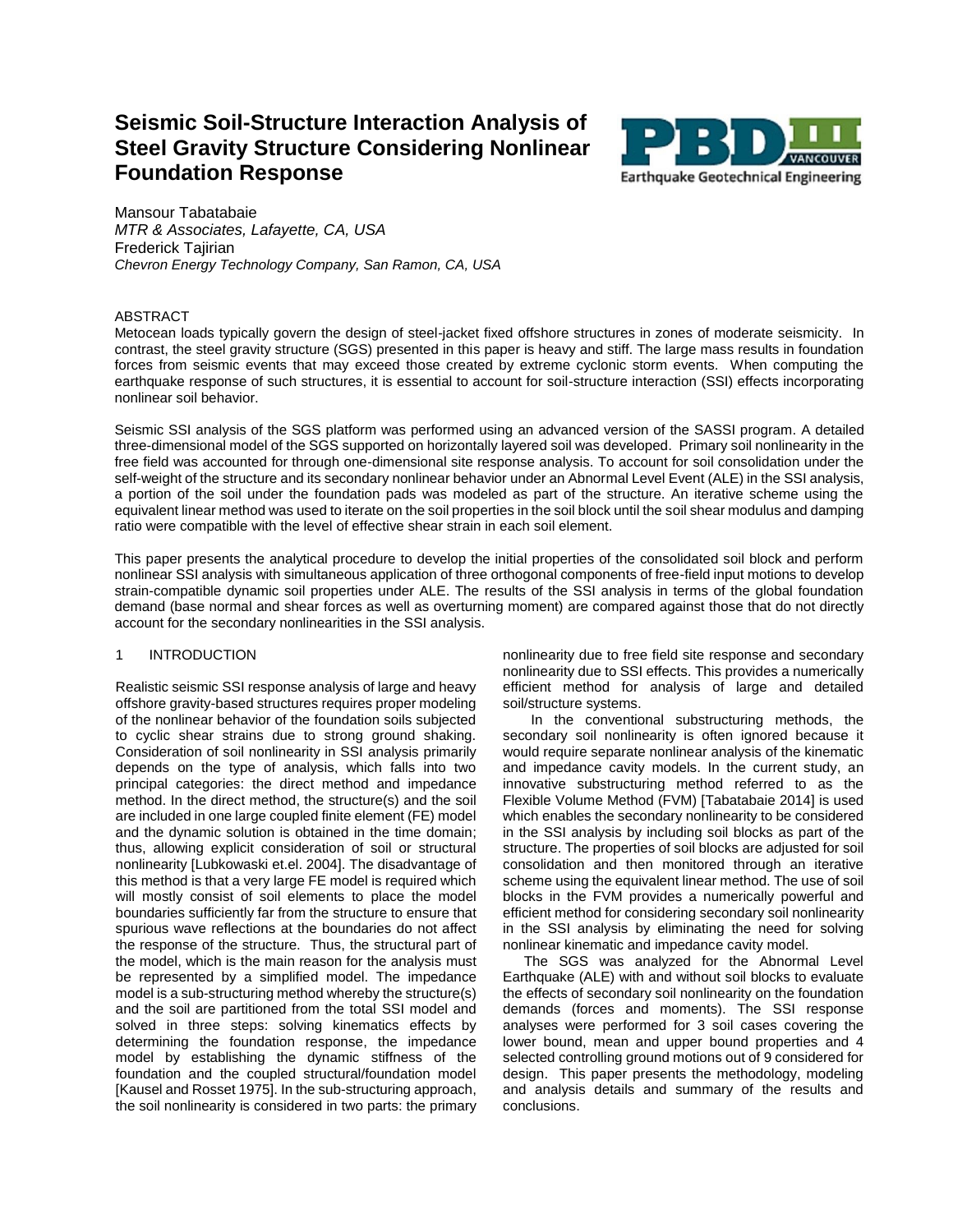## 2 METHODOLOGY

The SSI analysis was performed using the Flexible Volume method as implemented in the SASSI program [Lysmer, et.al. 1981]. Per this methodology, the complete SSI system [see Fig. 1(a)] is partitioned into two substructures, called the Foundation and Structure [see Figs. 1(b) and 1(c), respectively]. The Structure consists of the original structure minus the excavated soil (i.e., the soil to be excavated is retained within the foundation, leaving the soil media as a horizontally layered system). The interaction between the soil and foundation occurs at all excavated soil nodes. The Foundation is analyzed first to establish the foundation dynamic impedance at all interaction nodes. The scattering problem is reduced to a site response problem due to the way the Substructuring formulation is carried out. This greatly simplifies the general substructuring procedure whereby the foundation impedance and site response solutions are used as boundary condition to analyze the dynamic response of the Structure.



Figure 1 – Substructuring of Interaction Model

FVM is formulated in the frequency domain using complex frequency response method and finite element technique. This provides a convenient method to account for soil nonlinearity in the analysis through an iterative procedure using the equivalent linear method. The nonlinear soil properties consist of strain-dependent shear modulus and material damping. These properties are established for each soil type based on the soil effective shear strength and are assigned to each soil layer/element in the analysis model. A series of analysis iterations are then performed whereby the soil properties (shear modulus and material damping) are updated based on the calculated effective shear strain in each soil layer/element until convergence. This procedure is used in the SHAKE program for 1-D site response analysis [SHAKE] and implemented in an advanced version of the SASSI program for 2- and 3-D SSI analysis [MTR/SASSI].

To account for the soil nonlinear behavior in the analysis, a two-step approach is used. The primary soil nonlinearity in the free field is first analyzed from 1-D site response model using the SHAKE program. The resulting strain-compatible soil shear modulus and damping are then inputted to the layered soil system used in the SSI model. To account for the secondary soil nonlinearity due to the SSI effects, a portion of the foundation soil, called soil blocks (SB) is modeled with finite element and included as part of the structure (see Figure 2). The nonlinear properties of soil elements within the soil block are calculated by scaling the strain-dependent shear modulus and damping for the respective soil type based on the increase in soil confining pressure in each element due to consolidation under the self-weight of the structure. The size of the soil block is thus controlled by the zone of the structure influence as well as the significance of increase in soil strains due to the inertial feedback of the structure from seismic shaking. The shear strains from the primary and secondary nonlinear effects are assumed to be additive. This is a valid assumption when using the equivalent linear method since the goal is not to predict permanent foundation deformations. It is noted that the soil shear strains outside the soil blocks (i.e. strain-compatible soil properties from SHAKE analysis assigned to the soil layer system) are not expected to be affected significantly due to the presence of the structure and thus, are kept constant. It is only the shear strains within the soil blocks that are iterated on from the coupled soil/structure analysis and should converge to those of the layered system at the boundaries of the soil block. Furthermore, because the soil blocks are part of the structure, any reanalysis with new updated soil block properties does not affect the results of impedance analysis; i.e. it will not be complete analysis but rather a restart analysis with new structure model. Therefore, iterating on the soil block properties are performed at significantly less computational effort as compared to complete analysis.



Figure 2 – Substructuring of Interaction Model with SB

#### 2.1 Structure Description

The SGS platform consists of a single integrated topside facility of approximately 35,000 tons, and a steel gravity substructure weighing approximately 22,000 tons installed in 70m water depth. The platform is constructed offshore, and floated to its final position where it is installed and ballasted in on a rock blanket 0.5 to 1m thick. The SGS base footprint is about 75 by 103 meters, with four square foundations (24 x 24 meters) resting on the rock blanket overlying in-situ soils. The foundation mats are connected by four horizontal pontoons. Only the four foundation mats contact the seabed, with each foundation located centrally beneath each of the corner columns. The four SGS columns provide support for the topsides, which incorporate a flare boom, production equipment and the living quarters. The foundation stability during seismic event is a major concern for this construction and is the focus of this paper. To achieve adequate foundation stability, approximately 120,000 metric ton of solid ballast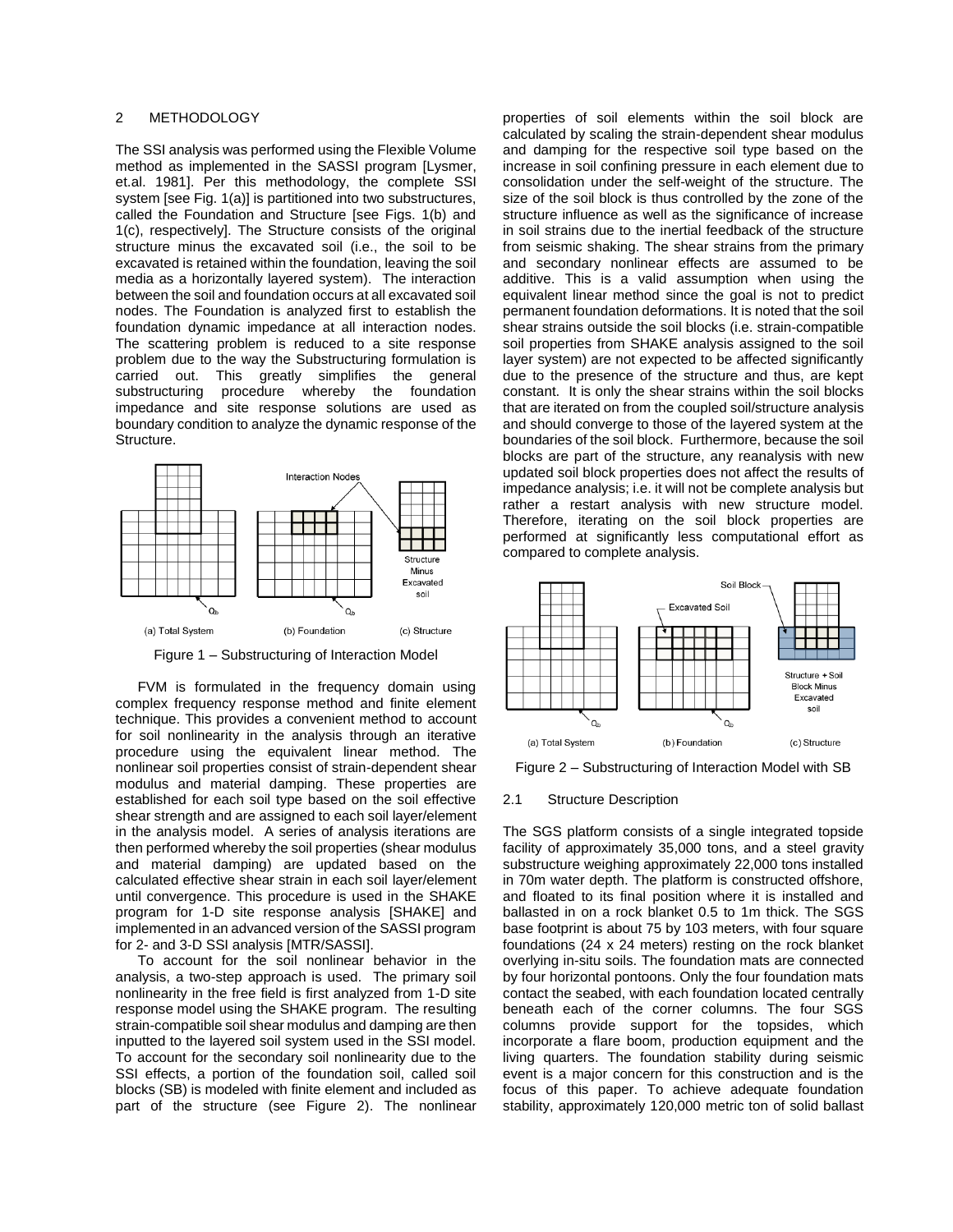are used to prevent foundation movement during seismic and cyclonic storm events. Additional details of the SGS can be found in [Tajirian, et.al. 2014].

## 2.2 Model Development

.

A detailed finite element model of the SGS platform comprising the steel substructure and topsides was provided in the ANSYS program [ANSYS] (see Figure 3). The first step was to simplify the steel substructure and convert the new model "as is" to MTR/SASSI. The model translation was validated by performing gravity load and dynamic response analysis of the fixed-base structure and comparing the results. The next step was to add the 24m x 24m foundation pads and soil layers to complete the SSI model, as shown in Figure 4. To model the secondary soil nonlinearity, a second SSI model was then prepared by adding the rock blanket and soil blocks below the foundation pads, as shown in Figure 5.



Figure 3 – Detailed SGS Structural Model



Figure 4 – Simplified SGS SSI Model

The hydrodynamic mass, which is the mass assumed to move in unison with the submerged structural members, is the full mass of water displaced by the structure. This mass is applied as element added mass.



Figure 5 – Simplified SGS / Soil Block SSI Model

# 2.3 Seismic Design Ground Motions

A probabilistic seismic hazard assessment (PSHA) was performed for the SGS site. The structure is analyzed for two design level earthquakes, the ELE (Extreme Level Earthquake) with a return period of 500 years; and the ALE (Abnormal Level Earthquake) with a return period of 3000 years. The 5%-damped design spectra were developed at the ground surface for site class C conditions (see Figure 6). The peak ground accelerations for the ELE and ALE are 0.1g and 0.28g, respectively. The vertical design spectra were assumed to be half the horizontal spectra. Two separate nine sets of seed acceleration time histories were selected and spectrally matched to the 5 percent damped ELE and ALE design spectra. In the SSI analysis, the input time histories are specified at the mudline. This paper presents the results of the ALE analyses.



Figure 6 – Horizontal Design Spectra (5% Damping)

# 3 SSI ANALYSIS STEPS

The SSI analysis consisted of developing the dynamic soil properties, which included the low-strain shear modulus and nonlinear strain-dependent shear modulus and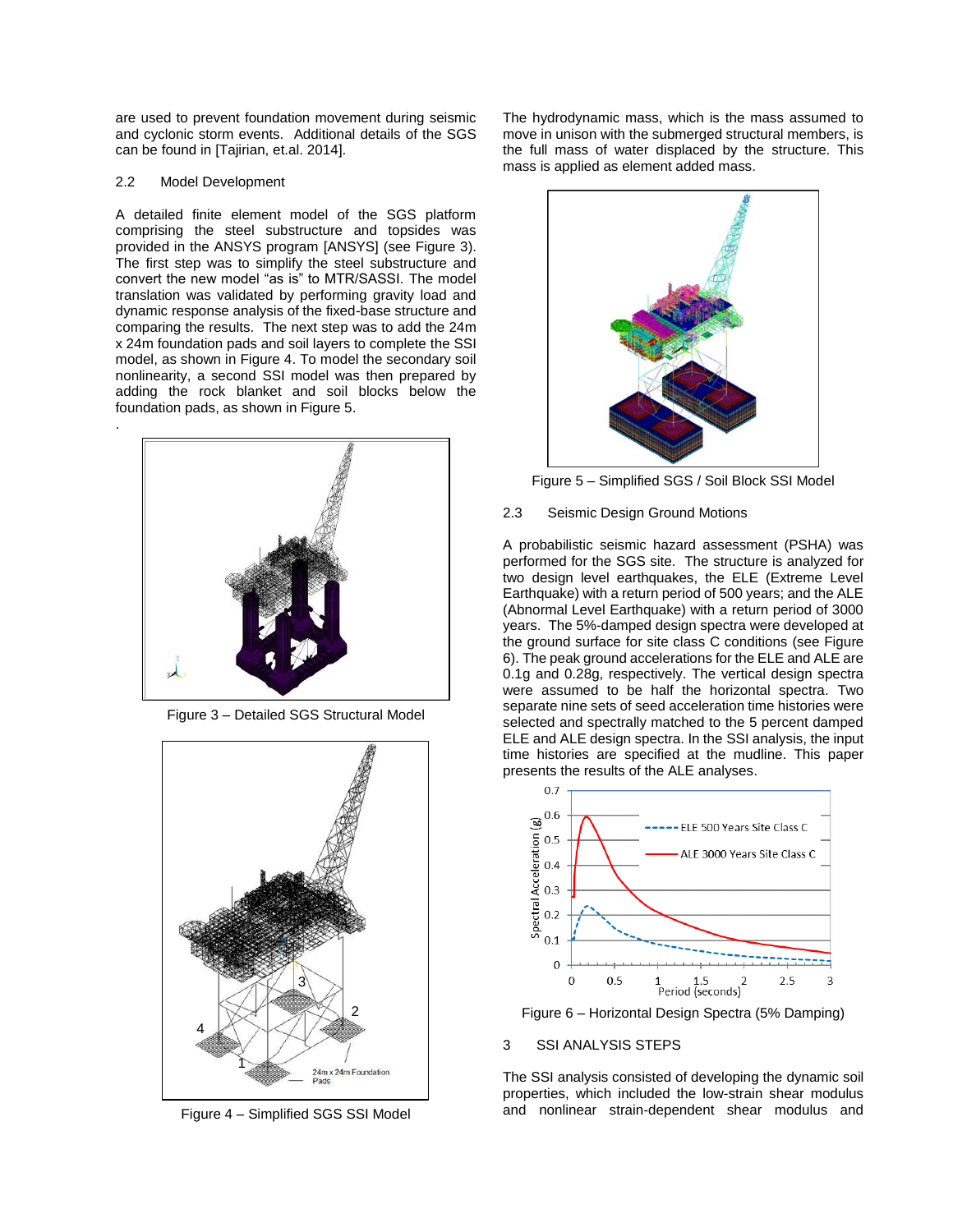damping curves. These properties were developed for the free-field soil layers and soil block finite elements. Then iterating on the soil properties to develop strain-compatible soil shear modulus and damping, first in the free field and then in the SSI analyses. The development of dynamic soil properties and performance of free-field site response and 3-D SSI analyses for the SGS are detailed below.

- 3.1 Development of Dynamic Soil Properties
- 3.1.1 Low-Strain Soil Properties

#### *3.1.1.1 Free-field*

Site-specific CPT data were used to develop median lowstrain soil shear modulus based on the correlation between normalized shear modulus and cone resistance proposed by Lunne et. al (1997). To account for the variability and epistemic uncertainty in the soil properties, three soil cases incorporating the mean (ME), lower bound (LB) and upper bound (UB) soil properties were used in the seismic response analysis. Equation 1 provides the low-strain shear modulus,  $G_{\text{max}}$  for the three soil cases where  $q_c$  is cone resistance in MPa, σ'vo is effective vertical stress, *P*<sup>a</sup> is atmospheric pressure 101.324 kPa and  $α = 900$ , 1800 and 3,600 for the LB, ME and UB soil cases, respectively.

$$
G_{\text{max}} = \alpha q_c [(q_c / P_a) \sqrt{(P_a / \sigma'_{\text{vo}})}]^{0.9}
$$
 [1]

For the one-dimensional site response analysis,  $σ'_{vo}$  is calculated at the center of each soil layer using a saturated density of 21.58 kN/m<sup>3</sup>. The measured cone penetration resistance varied with depth ranging from 68.5 MPa at 5m to 27.3 MPa at 50 m below the mudline.

## *3.1.1.2 Soil Block Initial Properties*

For each soil element within the soil blocks, the low-strain shear modulus was calculated from consolidated soil stresses obtained from a gravity load analysis using MTR/SASSI. Figure 5 shows the gravity load model, which is the same as that used for seismic response analysis except that the soil stiffness was calculated using lowstrain soil shear modulus obtained from Equation 1 and drained Poisson's ratio. The vertical stress in each soil element obtained from the gravity load analysis was then added to the effective overburden stress to calculate σ'vo, which was then substituted in Equation 1 to calculate G<sub>max</sub>. The low-strain shear modulus for the rock blanket obtained from laboratory testing of reconstituted samples was 167.2, 250.4 and 333.5 MPa for the LB, ME and UB soil cases, respectively.

#### 3.1.2 Nonlinear Strain-Dependent Soil Properties

Nonlinear properties consisting of the soil shear modulus versus effective shear strain at several depths below the mudline (Stewart, et. al, 2008) and are shown in Fig. 7 for the Mean soil case. For the damping versus effective shear strain relationship, a single curve was developed and used for all layers, as shown in Figure 8. Similar properties for the rock blanket developed from laboratory cyclic shear

tests performed on reconstituted rock blanket samples are shown in Figures 9 and 10, respectively.



Figure 7 – Strain-Dependent Shear Modulus, Mean Soil



Figure 8 – Strain-Dependent Damping, Mean Soil



Figure 9 – Strain-Dependent Shear Modulus, Rock Blanket



Figure 10 – Strain-Dependent Damping, Rock Blanket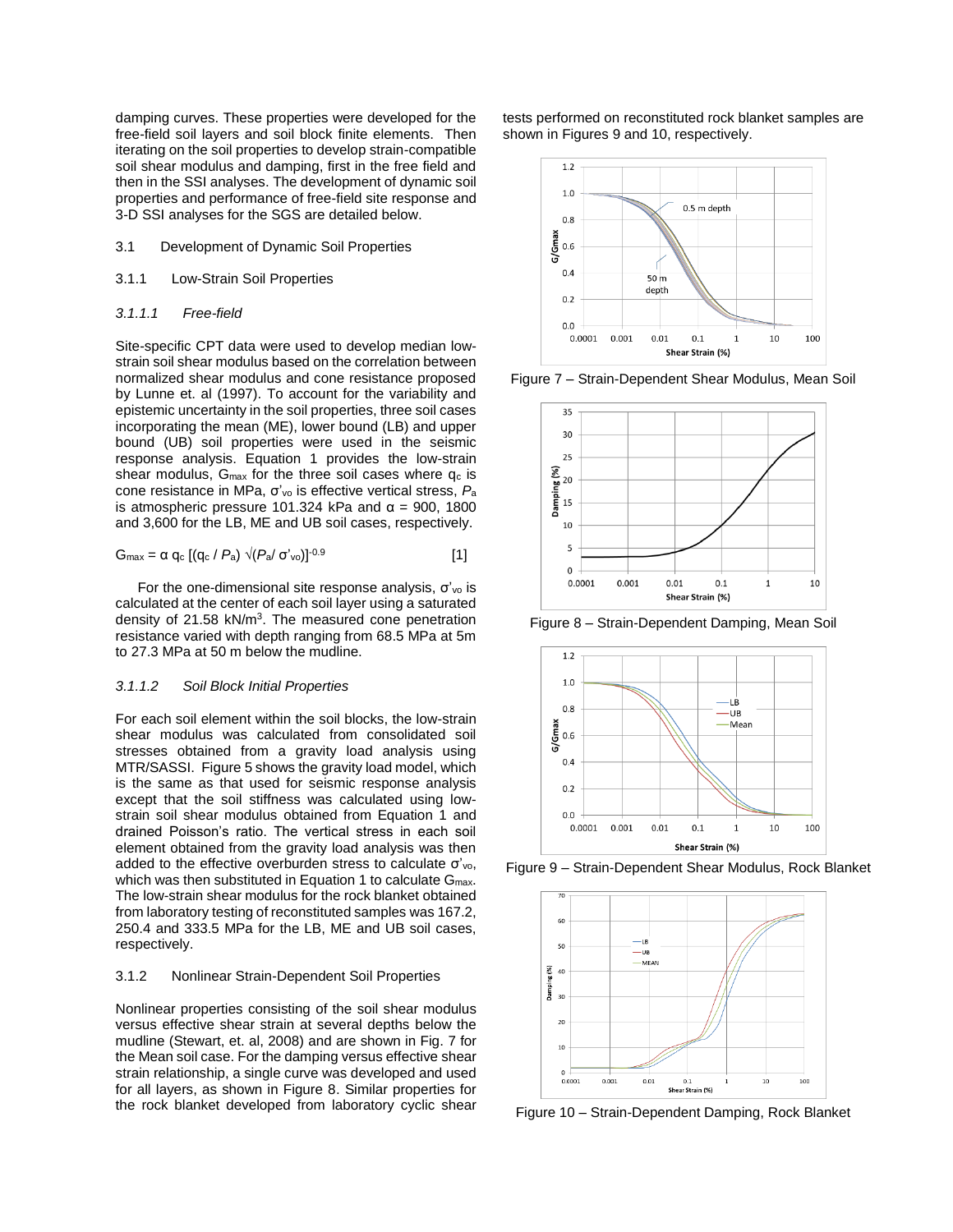## 3.2 One-Dimensional Site Response Analysis

Fifty-four one-dimensional SHAKE analyses (3 soil cases x 2 horizontal components x 9 ground motions) were performed for the ALE design case to establish mediancentered, strain-compatible soil shear modulus and damping profiles. The input to this analysis consisted of soil density, low-strain shear moduli (G<sub>max</sub>) and nonlinear G/Gmax and damping curves, as discussed above. For the vertical response analysis, no further soil stiffness degradation is assumed (i.e. the SHAKE analyses were performed assuming the final strain-compatible properties obtained from the horizontal response analysis). Rock blanket is not part of the free field; therefore, was not included in the SHAKE model.

# 3.3 Three-Dimensional SSI Analysis

Two models were prepared for the SSI analysis using MTR/SASSI. The first model incorporates detailed topsides and simplified steel substructure with four foundation pads modeled with shell elements supported on a horizontally layered site over uniform halfspace. Strain-compatible soil properties obtained from the SHAKE analyses were used to characterize the site. This model accounts for the primary soil nonlinearity with no further iterations performed in the SSI analysis (i.e. the effects of secondary soil nonlinearity are ignored). The second model is the same as the first model except that the rock blanket and soil blocks were added to model secondary soil nonlinearity, as discussed above. The effective shear strain in each soil element in the rock blanket and soil blocks were monitored and their properties (shear moduli and damping) were adjusted accordingly after each iteration until convergence. In general, 6 to 7 iterations were necessary to obtain convergence within the specified tolerance. Initially, a ratio of uniform shear strain to maximum shear strain (uniform strain ratio) equal to F=0.52 was calculated from Equation 2 (where M=6.2 is the earthquake magnitude), as recommended in SHAKE91 and used for iterating on soil properties. This value was later calibrated to 1.0, which was found to provide better match with input shear stress-shear strain relationship, as discussed later.

$$
F = (M - 1) / 10
$$
 [2]

The SSI models were analyzed for four controlling input ground motions identified from ELE design analysis. These were Fremont, Hector, UCLA and Rionero events. The SSI models were subjected to a three-dimensional seismic environment consisting of vertically propagating shear and compression waves with the control motion specified in the free field at the mudline level. The control motion consisted of three components of the input motions applied simultaneously in the global XYZ directions.

# 4 DISCUSSION OF RESULTS

The results of one-dimensional site response analyses in terms of the calculated strain-dependent effective shear strain, shear modulus, material damping and maximum acceleration profiles for the Mean soil case for 18

horizontal components of input motions are shown in Figs. 11 through 14, respectively. Also, shown in the above figures are the median-centered response values. The lowstrain shear modulus profile in Figure 12 is shown for comparison. A comparison of the low-strain versus median-centered strain-compatible shear modulus shows significant degradation of soil shear stiffness due to primary soil nonlinearity.



Figure 11 – Strain-Compatible Effective Shear Strain Profile, ALE, Mean Soil



Figure 12 – Comparison of Strain-Compatible vs. Low-Strain Shear Modulus, ALE, Mean Soil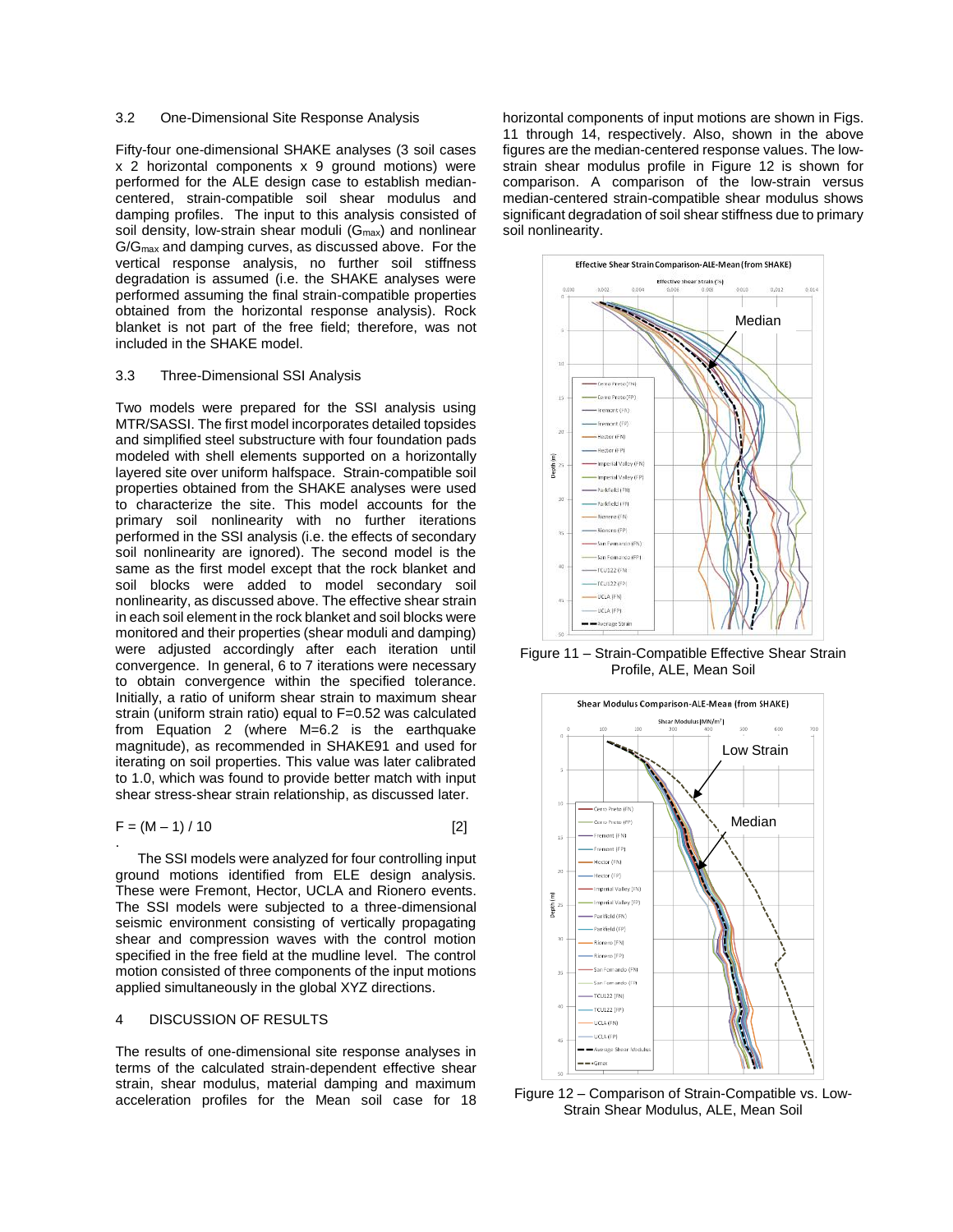

Figure 13 – Strain-Compatible Material Damping Profile, ALE, Mean Soil



Figure 14 – Maximum Acceleration Profile, ALE, Mean Soil

The median strain-compatible soil properties calculated above were assigned to the layered soil system in the simplified SGS SSI model (Figure 4). This model was then analyzed without further adjusting the soil properties. For the simplified SGS/Soil Block SSI model (see Figure 5), the soil properties were assigned as follows:

- 1. The median strain-compatible soil properties (see Figures 12 and 13) were assigned to the layered soil system. These properties were also assigned as initial estimated soil properties for the soil block elements in the respective layer.
- 2. The effective vertical stress for each soil element was then obtained from gravity load analyses and added to the corresponding effective overburden stress and used to calculate the low-strain shear modulus,  $G_{\text{max}}$ from Equation 1 for that soil in the soil block.
- 3. Nonlinear G/Gmax and damping curves for each soil element were adopted from the respective soil layer, as shown in Figures 12 and 13 for the soil and Figures 14 and 15 for the rock blanket, respectively.

Using the above properties, the SSI analysis of the SGS/Soil Block model was performed. In this analysis, the soil properties within the soil blocks were iterated on until the calculated shear modulus and damping for each soil element was compatible with the effective shear strain induced from seismic shaking. No iterations are performed on the layered soil system that represents the soil media outside the soil blocks.

In evaluating the SGS/Soil Block SSI model results, the following observations are made:

1. Soil consolidation due to self-weight of the structure increases the soil shear stiffness under the foundation pads. Foundation soils then undergo further softening due to secondary nonlinearity during seismic shaking. The net effect is higher soil stiffness under the pads as compared to the free-field conditions that do not see the same increase in stiffness due to low confining pressure (see Figures 15 through 18 for typical distribution of shear moduli within soil blocks).



Figure 15 – Strain-Compatible Shear Modulus, Soil Block



Figure 16 – Strain-Compatible Shear Modulus, Soil Block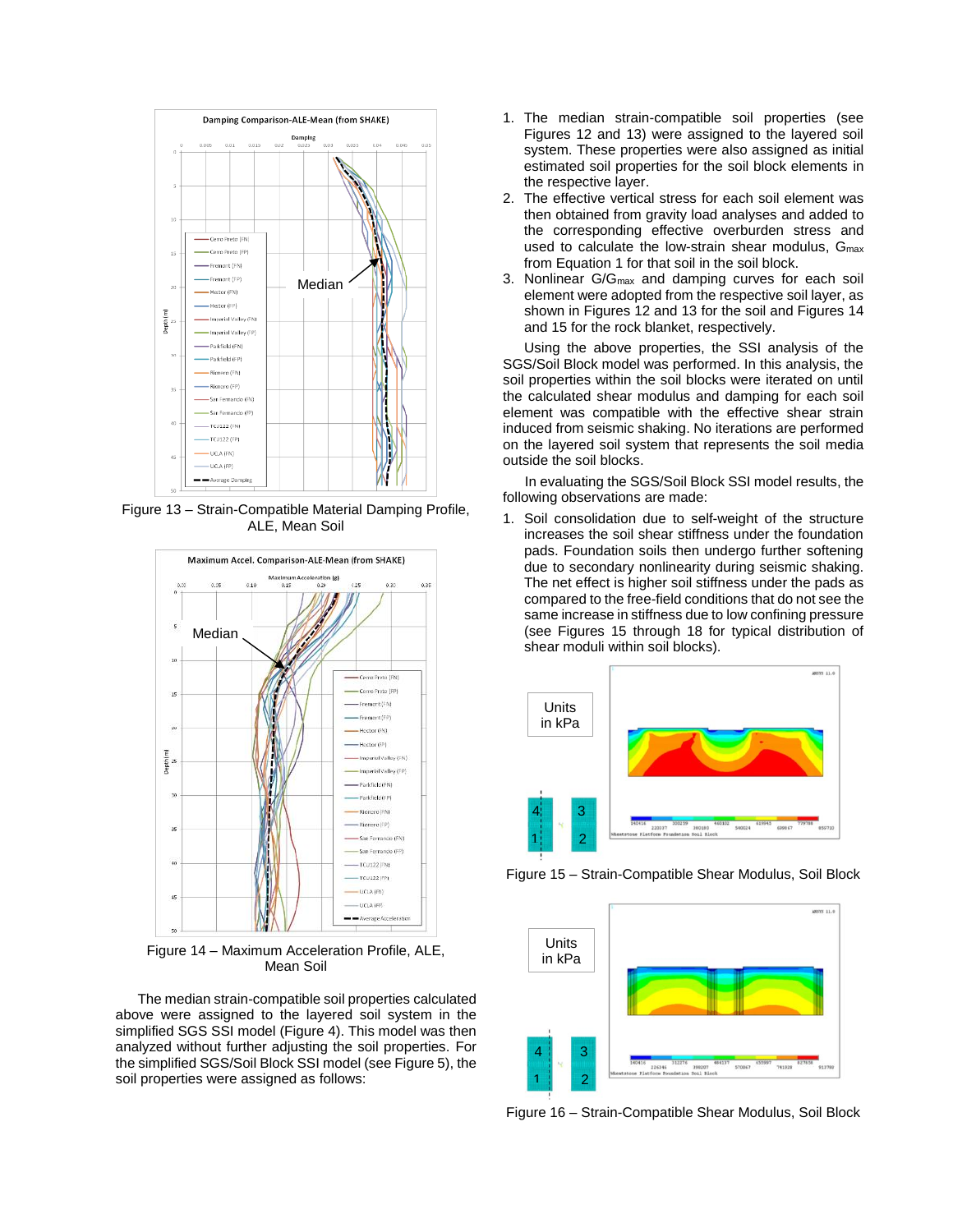

Figure 17 – Strain-Compatible Shear Modulus, Soil Block



Figure 18 – Strain-Compatible Shear Modulus, Soil Block

2. The median maximum shear stress profile calculated in the soil block below the center, edge and halfway between the center and edge of foundation pad 1 (see Figure 4) are shown for two uniform cyclic strain ratios of F=0.52 and F=1.0 in Figure 19, and 20 respectively. Comparison of the results in Figure 19 and 20 show similar distribution of shear stress using F=0.52 and 1.0. Nonetheless, when pairing the stress and strain values at the time of maximum stress, the results using F=1.0 in general come closer to the input stress-strain curves as compared to those using F=0.52 (see Fig. 21). Therefore, for calculating the foundation demands, the result using uniform strain ratio of 1.0 were adopted.



Figure 19 – Maximum Shear Stress-Shear Strain Curve, Mean Soil Case, F=0.52



Figure 20 – Maximum Shear Stress-Shear Strain Curve, Mean Soil case, F=1.0



Figure 21 – Maximum Shear Stress-Shear Strain Curve

The results of SSI analysis of the simplified SGS model without and with soil blocks in terms of the total global foundation demand (normal and shear forces and overturning moments) for the four controlling ALE ground motions are presented in Table 1 and 2, respectively. As shown in Table1 and 2, the calculated foundation demand for SGS with soil blocks (i.e. including the effects of increase in soil confining pressure due to self-weight of the structure and secondary soil nonlinearity) is higher than those without soil blocks (i.e. ignoring those factors) for all 4 earthquake scenarios. The maximum increase in foundation demand is about 30, 25 and 60 percent for the normal force, shear force, and overturning moment, respectively. The largest increase in the normal force and overturning moment is due to the UCLA motion while for the shear force is due to the Rionero motion.

Table 3 and 4 breaks down the results of foundation demand for the UCLA motion for each individual pad for the SGS without and with soil blocks, respectively. Again, the foundation demand from SGS with soil blocks is higher than those without soil blocks except for normal force on Pad 1. The increase in foundation demand per pad somewhat varies from those of the total global demand, as shown in Table 1 and 2. The maximum increase in foundation demand per pad is about 90, 25 and 120 percent for the normal force, shear force, and overturning moment, respectively.